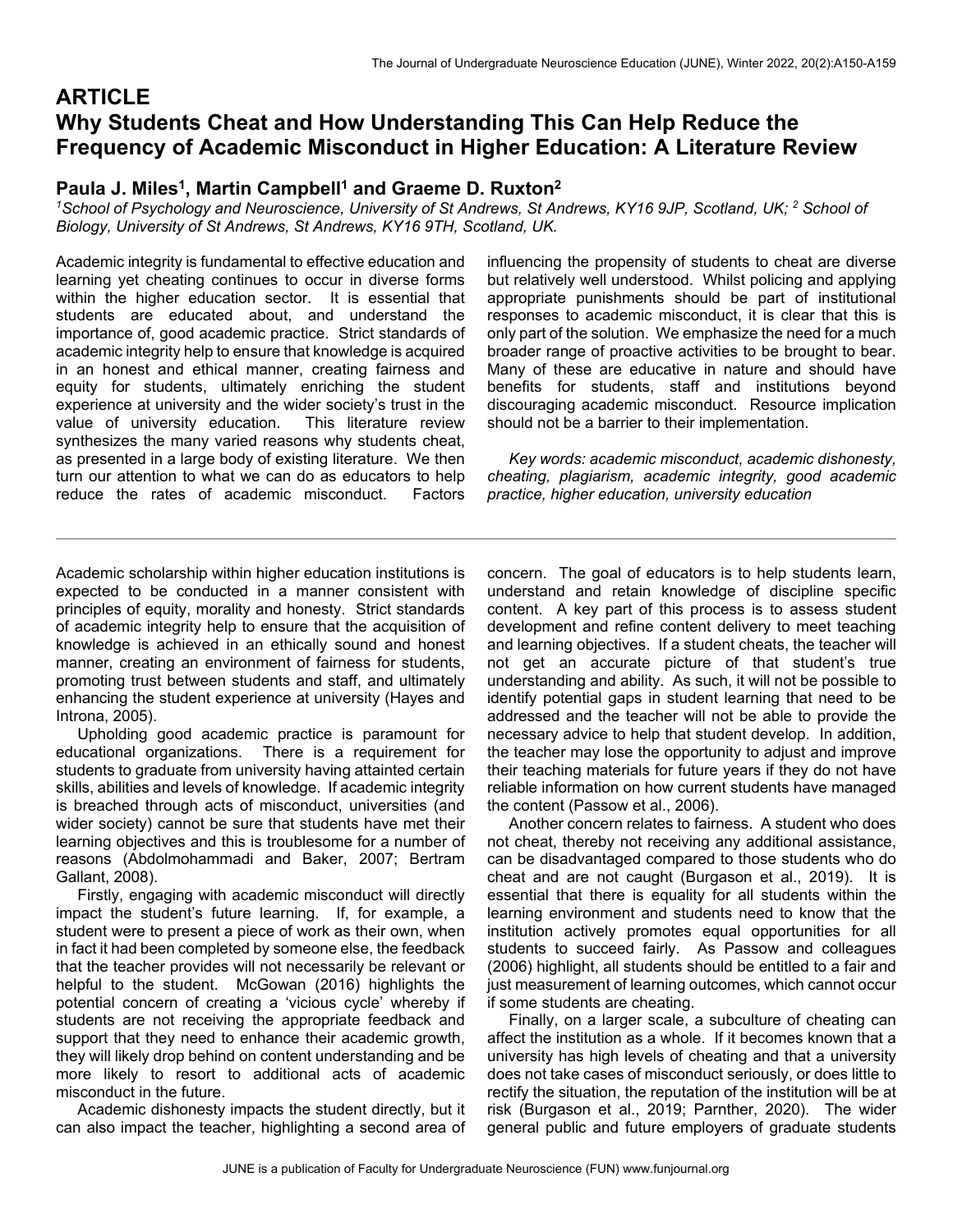will no longer hold the university, and its awarded degrees, in high regard. As one faculty member expressed in Marcoux's (2002) investigation of undergraduate students' cheating behaviors, "[if students] go out and they do not really know what they're doing, then it's going to hurt the reputation of the university. And so, what it does, in essence, is cheapen the value of the degree from that university." Reputational costs may not be confined just to the institutions and students concerned, but to the wider sector, adversely affecting the perceived value of higher education (Denisova-Schmidt et al., 2019).

## **WHY DO STUDENTS CHEAT?**

The overwhelming majority of students know, in a general sense, that it is morally and ethically wrong to cheat (Guffey and McCartney, 2008; McGowan, 2016). Despite this, some students still engage in academic misconduct. Researchers have sought to better understand why students engage in academic misconduct and they have identified a number of factors that seem to override a student's integrity and mitigate against the student doing what they know is morally and ethically right. The following factors have been identified as influencing or mediating a student's engagement in academic misconduct:

- lack of understanding of what constitutes academic misconduct
- peers
- honor code and policy at the institutional level
- perceived risk and penalties
- international students and cultural differences
- technology
- teaching environment
- pressures, both internal and external
- a cheating culture
- moral reasoning
- personal attributes including gender, age, grades, discipline of studies, employment, time management skills, and level of satisfaction.

 Before elaborating on the research carried out on each of the factors listed above, it is important to acknowledge some of the challenges faced when collecting data in this field. Firstly, self-reporting is key to these studies and the primary technique used in this type of research. A limitation of self-reported data is that the data are vulnerable to issues of dishonesty and to faulty memory recall. Secondly, these studies are essentially observational, which can be useful for detecting associations between variables. However, these associations may be driven by third variables that have not been controlled for, and as such, associations must be interpreted cautiously in terms of any cause-and-effect relationship. Lastly, these studies often focus on links between one factor and academic misconduct, but the list of factors outlined above is not exhaustive, and different combinations of factors may well interact with each other, rather than act in isolation. For example, although gender and specific discipline of study are both known to be associated with propensity to cheat, untangling these effects

is challenging when these two factors are interlinked – with different fields of study attracting different gender mixes.

## **Lack of Understanding of What Constitutes Academic Misconduct**

Researchers report that many students engage in academic misconduct because of a lack of solid understanding of good academic practice (Perry, 2010; Busch and Bilgin, 2014). It is argued that the supposed misconduct can sometimes, in fact, be entirely unintentional cheating resulting from ignorance (Brimble and Stevenson-Clarke, 2005; Chen and Chou, 2017). This is particularly true for plagiarism, with research showing that students do not appear to fully understand what plagiarism is and are not able to paraphrase or attribute sources correctly (Bamford and Sergiou, 2005; Elander et al., 2010).

### **Peers**

Peers are also influential in a student's engagement with cheating behaviors (McCabe et al., 2006; Broeckelman-Post, 2008; Makarova, 2017). Firstly, if students believe that their peers are cheating, they will be more likely to cheat themselves (Resurreccion, 2012). This suggests that the behavior of peers provides a norm for cheating (Bowers, 1966; Pan et al., 2019). It has also been found that some students engage in academic misconduct because they are helping out a friend who is struggling (Sutton and Taylor, 2011; Sutherland-Smith, 2013). Related to this, the majority of students report that if they were to discover that a peer had cheated on a piece of work, they would not turn their classmate in (Lim and See, 2001; Rabi et al., 2006; Bayaa Martin Saana et al., 2016; Pupovac et al., 2019; Nyamasvisva et al., 2020).

## **Honor Code and Policy**

Research suggests that institutions that do not have a formal policy or honor code regarding good academic practice are likely to have higher rates of academic dishonesty across the student body (de Lambert et al., 2006). If a university does have an honor code, their students may be less likely to cheat (Bowers, 1966; McCabe and Pavela, 2000; Vandehey et al., 2007). Having a specific policy about good academic practice that is well known to staff and students appears to positively impact student behavior and can reduce the frequency of misconduct cases (Whitley and Keith-Spiegel, 2001; McCabe et al., 2002).

## **Perceived Risk and Penalties**

The perceived risk of being caught cheating is a factor that influences student behavior, as does the severity of penalties for being caught (de Lambert et al., 2006; Makarova, 2019). Students are more likely to engage in academic misconduct if they believe that their university does not take it seriously, is not proactive in trying to prevent cheating, and does not consistently and appropriately discipline students who are caught cheating (Zobel, 2004).

## **Cultural Differences and International Students**

Cultural differences are linked to some instances of cheating (Handa and Power, 2005; Sowden, 2005; Chudzicka-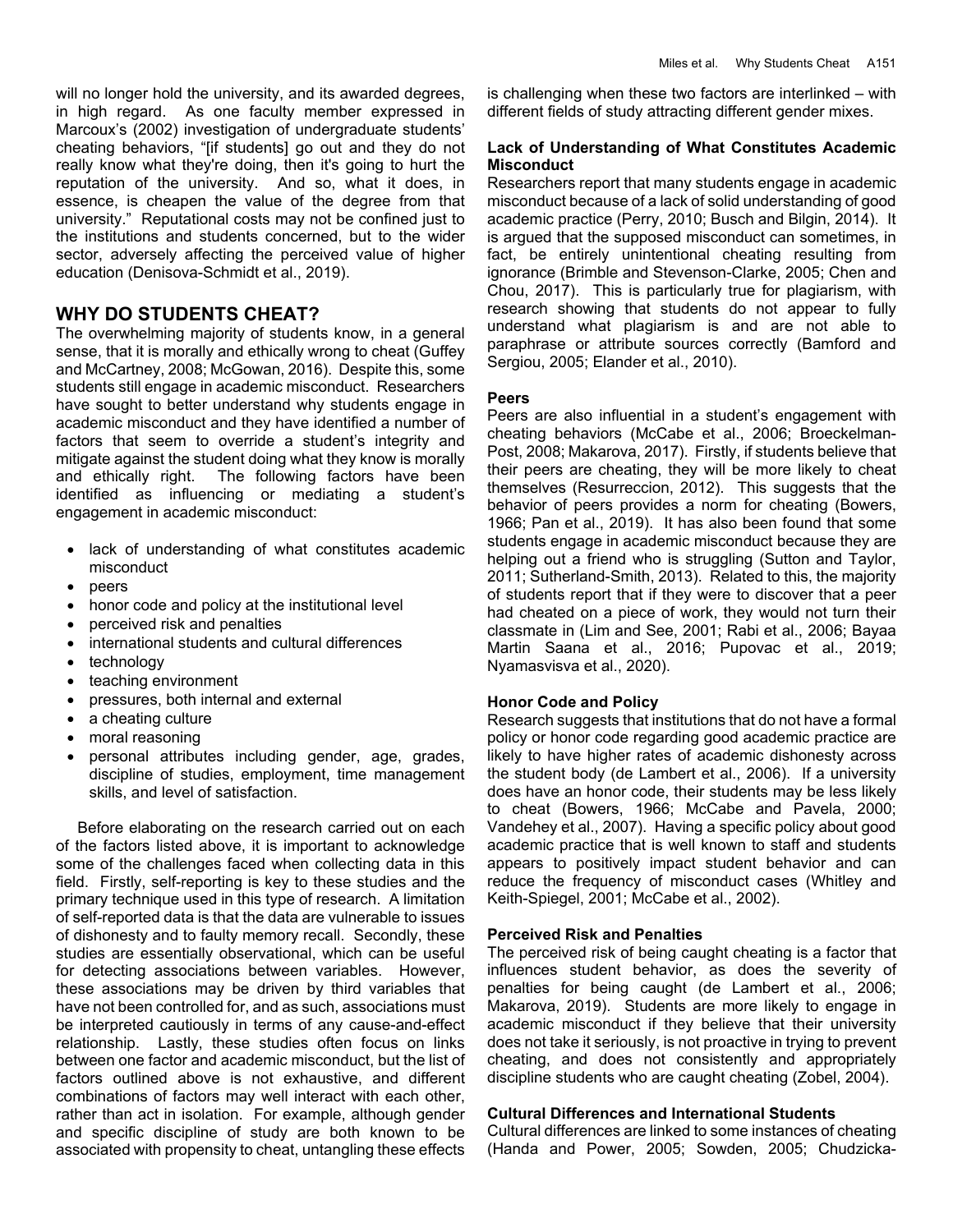Czupała et al., 2013; Ison, 2018; Mahmud et al., 2019). International students can arrive in a new environment where they are exposed to a new language, different teaching styles and are asked to learn content and produce work in a way that differs to their educational experiences thus far (e.g., Hayes and Introna, 2005). Bretag and colleagues (2019) found that students who speak a language other than English at home were more likely to consider cheating and Walker's (2010) findings showed that international students committed plagiarism more than domestic students. In addition, international students may not understand what is meant by plagiarism in their current institution due to different beliefs held in their culture regarding the ownership of ideas (Busch and Bilgin, 2014; James et al., 2019). These changes in approach and in required thinking can be difficult to internalize, especially if expectations are not made explicit. Cultural differences can result in genuine cases of unintentional academic misconduct.

#### **Technology**

The rapid growth of the internet, and the ease with which large amounts of digital information can now be accessed, have been linked to an increase in the rates of academic misconduct (Jereb et al., 2018; Ison, 2019; Luck et al., 2021). This appears to be particularly true for plagiarism and contract cheating (Clarke and Lancaster, 2007; Birks et al., 2020).

#### **Teaching Environment**

A number of factors relating to the teaching environment have been identified as influencing the cheating behavior of students. These factors can be divided into three categories: the *teachers*, the *classroom*, and the *assessment schedule*.

 Research suggests that teachers are influential in whether or not students will engage in academic misconduct (Makarova, 2019). Students are less likely to cheat if their teacher is engaged and interested in their learning experience and if their teacher spends time talking about good academic practice and what their expectations are regarding student honesty (Cole and Kiss, 2000; Broeckelman-Post, 2008). If teachers provide constructive feedback on how to attribute sources correctly, instances of unintentional misconduct can be reduced. Conversely, if teachers do not openly engage with the university policy on academic integrity, students are more likely to engage in unacceptable academic practices (Moss et al., 2018). Some research has shown that students are more likely to cheat when they are taught by non-tenured staff, as opposed to established, permanent members of faculty (Nowell and Laufer, 1997). Students also seem to be more likely to cheat if they do not feel that they can approach their teacher for help, they do not feel that the teacher views their work as important, or they feel that their class has been taught poorly by their teacher (Ashworth et al., 1997; Rabi et al., 2006; Bretag et al., 2019).

 Large class teaching and staff-student ratios have been linked to academic dishonesty, with the number of misconduct cases increasing as class sizes rise (Nowell and Laufer, 1997). Students who are not able to integrate successfully with their classmates are also reportedly more likely to resort to cheating behaviors (Calabrese and Cochran, 1990; Bennett, 2005).

 A number of aspects of assessment have been linked to a heightened risk of academic misconduct. For example, if students have submission dates that coincide across several different pieces of work or have quick turnaround times for pieces of assessment, they are more likely to consider cheating (Bamford and Sergiou, 2005; Jeergal et al., 2015; Bretag et al., 2020). Likewise, certain aspects of the assessment itself can influence student behavior. This includes assessment items that are considered by the students to be too time consuming, too difficult, or too easy (McGowan, 2016). Past research has suggested that the move away from examinations, towards an increased reliance on continuous assessment, has increased the opportunities that students have to cheat (Walker, 1998). Interestingly, recent work by Harper and colleagues (2020) suggests, based on student self-reported data, that students may cheat more frequently in exam-based assessments, than previously believed. As such, a move to exams to avoid continuous assessment and associated forms of cheating may not be a full proof solution. Finally, there is research to suggest that using the same pieces of assessment year after year or for re-sit exams and using group work to contribute towards summative assessment may also contribute to rates of cheating (Ashworth et al, 1997; Lim and See, 2001; Rabi et al., 2006; Sutherland-Smith, 2013).

#### **Pressures**

Students experience a number of different academic and social pressures, both internally and externally, while they complete their degrees. Some of these pressures have been linked to academic misconduct. The pressure to succeed and a fear of failure have been reported by students as a reason for why they have cheated or why they would cheat (Abdolmohammadi and Baker, 2007; Jeergal et al., 2015). These could be pressures that they are placing on themselves to pass a module, achieve good grades and/or to be able to secure employment in the future (Nuss, 1984; Bayaa Martin Saana et al., 2016). It could also be related to external parental pressures placed on the student, especially if attending university has financial implications for the family (Bennett, 2005; Bayaa Martin Saana et al., 2016).

#### **Cheating Culture**

If students successfully cheat, there is a risk that this type of behavior becomes normalized (Moss et al., 2018; Tee and Curtis, 2018). If there is a belief that cheating occurs within an institution, a cheating culture is likely to develop making it more probable that current and future students will engage in misconduct (Selingo, 2004; McCabe, 2005).

#### **Moral Values**

Some researchers have suggested that cheating behaviors are driven by an erosion of moral values or the underdevelopment of moral reasoning in students (Belanger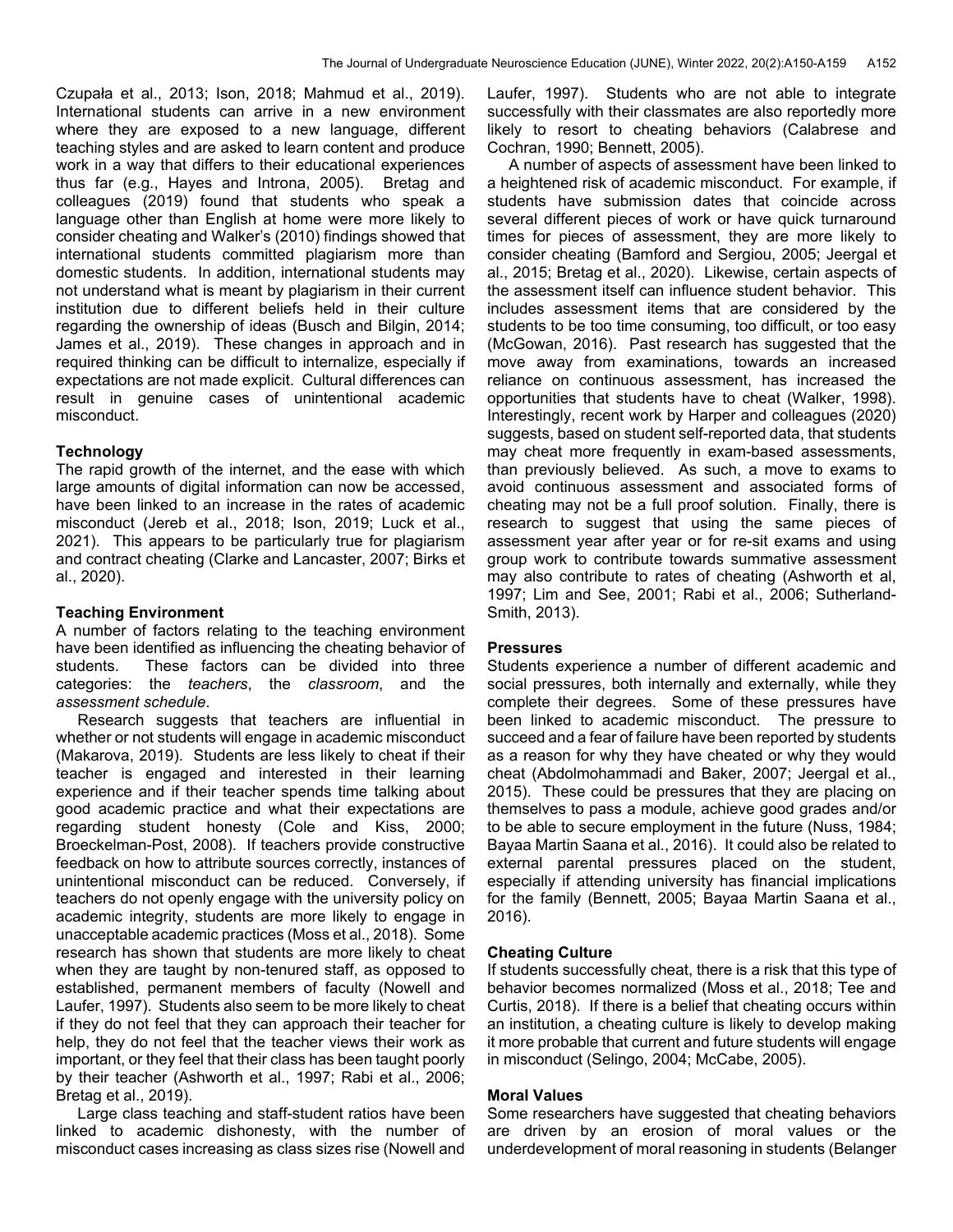et al., 2012; Edmondson, 2013). For example, significant negative correlations between moral reasoning scores and acts of plagiarism have been found (Abdolmohammadi and Baker; 2007; Guo, 2011). Students have also been described as being 'morally ambivalent' when it comes to academic misconduct and their willingness to tolerate the cheating behaviors of their peers (Lim and See, 2001). Vandehey and colleagues (2007) found that non-cheating students presented with higher moral reasoning compared to their cheating peers and Bennett (2005) found that students who held strong moral positions disapproved of plagiarism and were less likely to engage in plagiarism. Additional research has shown that if students have a teacher that they respect, that teacher can act as a strong 'moral anchor' for their students and potentially deter their students from engaging in misconduct (Simkin and McLeod, 2010).

### **Personal Attributes**

A number of personal attributes have been identified in the literature as having an impact on a student's academic behaviors. These include gender, age, grades, discipline of studies, employment status, time management skills and level of satisfaction with university experience.

 Studies investigating the role that gender plays in academic misconduct show mixed results. The majority of research shows that males are more likely to cheat than females (e.g. Bowers, 1966; Davis et al., 1992; Smith et al., 2007; Hensley et al., 2013; Yu et al., 2017; Jereb et al., 2018; Zhang et al., 2018; Denisova-Schmidt et al., 2019), but some work suggests that this gender difference may not exist (e.g., Baird, 1980; Ward and Beck, 1990; Bokosmaty et al., 2019) or that females may in fact cheat more than males (e.g., Graham et al., 1994; Shaw et al., 2015).

 Some research shows that younger students are more likely to cheat, compared to older students (e.g., Graham et al., 1994; Chapman et al., 2004; Walker, 2010). Those achieving lower grades and those who are failing, or are at risk of failing, are more likely to commit misconduct than top achieving students (e.g., Graham et al., 1994; Newstead et al., 1996; Chapman et al., 2004; Smith et al., 2007). There is also literature to suggest that students in some academic disciplines are more likely to cheat. For example, research has shown that the rates of academic misconduct are noticeably high in the business studies and nursing disciplines (e.g., Brown, 2002; Chapman et al., 2004; McCabe et al., 2006; O'Leary and Pangemanan, 2007; McCabe, 2009; Wideman, 2011; Hensley et al., 2013). Students are also more likely to cheat if they have part-time employment during their studies, compared to students who are not employed while they complete their degree (Nowell and Laufer, 1997; Chapman et al., 2004; Bennett, 2005; Yu et al., 2017).

 Poor time management, time pressure and procrastination have been suggested as reasons why students are guilty of academic misconduct (e.g., Franklyn-Stokes and Newstead, 1995; Roig and DeTommaso, 1995; Ferrari and Beck, 1998; Lim and See, 2001; Bamford and Sergiou, 2005; Guo, 2011; Goh, 2015). And finally, dissatisfaction with a module or a course can result in lower levels of interest, a poorer work ethic, and reduced productivity. Ultimately this discontentment can make it more probable that a student will cheat (Hayes and Introna, 2005; Smith et al, 2007; Chen and Chou, 2017).

The complexity of academic misconduct, as an issue within our education system, is clearly evident when you look at the diverse range of factors that can be used to explain why some students cheat. All of these factors need to be considered whenever attempts are made to design an effective strategy to reduce the incidence of academic misconduct.

## **HOW DO WE PREVENT ACADEMIC MISCONDUCT AT UNIVERSITY?**

Academic misconduct is an important teaching and learning issue, and as such, the higher education sector plays a key role in ensuring that students are educated effectively and thoroughly and that academic integrity standards are upheld (Macdonald and Carroll, 2006; Bertram Gallant, 2008; Chesney, 2009; Birks et al., 2020). Universities have a responsibility to be proactive in the process so that students develop an understanding of what constitutes good academic practice and academic dishonesty. If universities become directly and openly involved in this educational process as a whole, rather than simply focusing on punitive approaches when good academic practices are breached, the number of academic misconduct cases could be reduced (Devlin, 2006; McGowan, 2016; Perkins et al., 2020).

 McGowan (2016) discusses the importance of presenting "core values within a culture" by highlighting the need for universities to present a united front regarding the understanding and reinforcement of good academic practice policies and procedures. This requires the institution, the faculties, the schools/departments and the staff to have a uniform understanding of what academic integrity means and to actively reinforce this shared understanding across all levels of the institution (Devlin, 2006; McGowan, 2016). There are specific strategies that can be adopted at each level of the institution to help reduce rates of cheating, which are outlined below, but it is important to remember that each level of the institution needs to actively engage with these strategies in unison if we are to have a significant impact on the academic behavior of students.

## **The Institution and the Faculty/School/Department**

Research suggests that an institution specific policy, integrity code or honor code, can help to create a climate of academic integrity, ultimately reducing rates of academic misconduct (Martin, 1992; Brown and Howell, 2001; Parnther, 2020). This, however, will only work if the policy or code is known to each department within the university, and is also clearly understood by students (Kibler, 1992, 1994; McCabe, 2005; Parnther, 2020). It is stressed that if policies and honor codes are to be effective, the approach must be holistic in nature (Macdonald and Carroll, 2006; Perkins et al., 2020). There must be a unified understanding and support of academic integrity that is seen across the whole institution (Kibler, 1992; Macdonald and Carroll, 2006;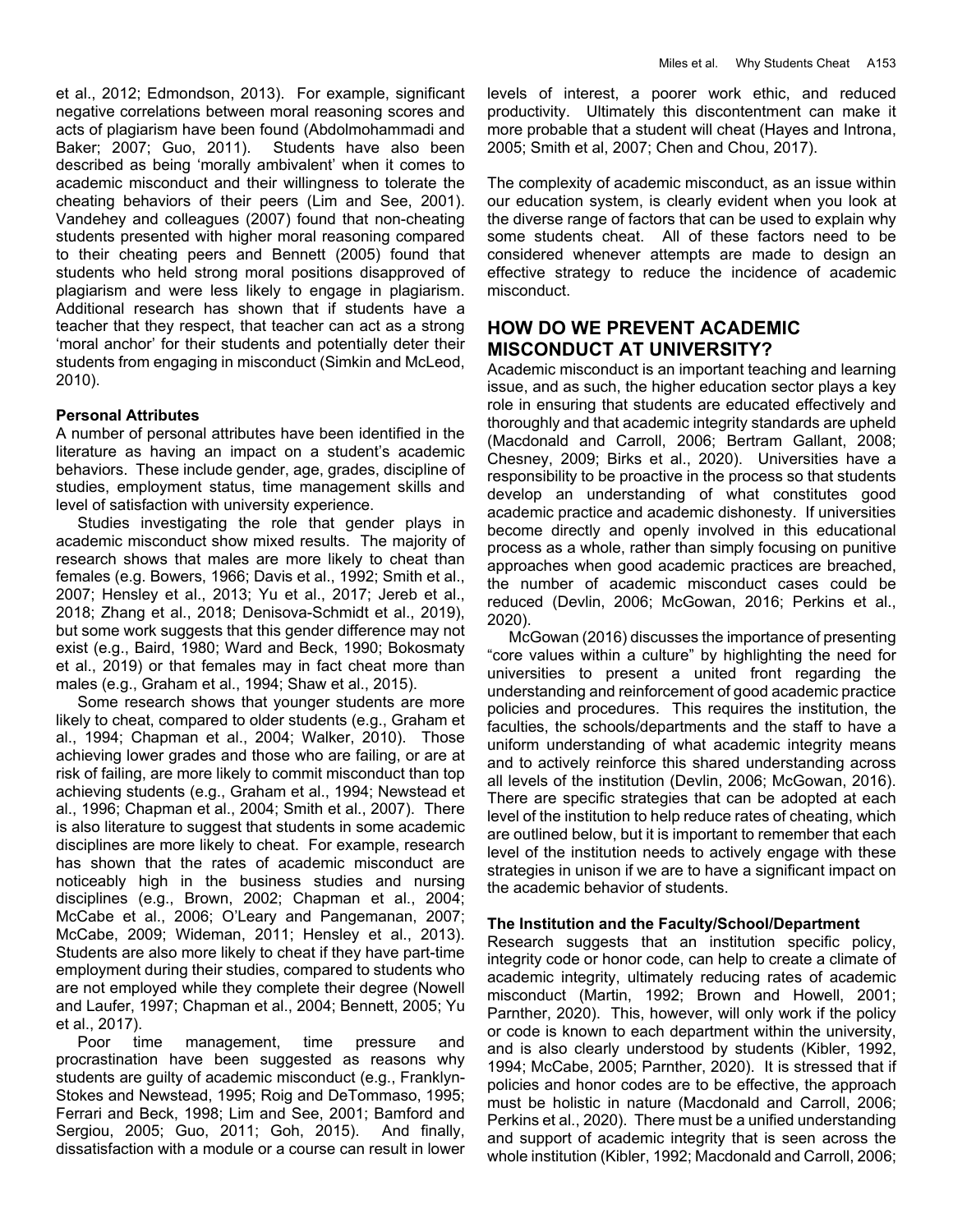Birks et al., 2020) and students must be given the opportunity to actively engage with the institution's policy and receive educational training on good academic practice. Institutions also have a duty to ensure that students know where to go for help should they have any concerns regarding academic practice (Devlin, 2006; McGowan, 2016). This could include support for writing and source attribution skills, study skills and content related queries (Perkins et al., 2020). It is believed that if students can get the support they need, it may prevent them from seeing cheating as an option (or their only viable option).

 Providing academic integrity training for our students appears to be an integral part of the education offered at higher education institutions and is essential in helping our students develop an understanding of and appreciation for good academic practice. This view is supported by Bolin's (2004) work which links academic dishonesty to the larger context of deviant behavior and delinquency. Bolin's findings suggest that cheating behavior is well explained by a student's lack of self-control, their perceived opportunity for cheating and the interaction of these two factors. Bolin also found an association between academic dishonesty and a student's attitude toward dishonesty, a finding shared by Salter and colleagues. (2001). This work suggests that there are links between a student's actual engagement in cheating and the student's tolerance for cheating, their perception of whether or not the university accepts cheating, and the student's level of cynicism. Bolin believes that student attitudes greatly influence one's engagement with cheating and argues that attitudes can be altered more easily than personality traits. As such, Bolin recommends that an institution's intervention be focused on altering a student's attitude towards dishonesty, by having honor codes in place that are visible to students across the institution and educating students that academic misconduct is not accepted within the institution.

 In addition to having a clear and accessible policy, institutions are also encouraged to have procedures in place to monitor potential breaches of academic misconduct (e.g., plagiarism detection software; Jocoy and DiBiase, 2006). These procedures, and associated penalties, must be upheld in all departments across the institution and be visible to students. Should misconduct be discovered, the institution must be seen to consistently follow through with the appropriate punishments (McCabe and Pavela, 1997; Martin, 2005; Devlin, 2006; Evans, 2006; Brent and Atkisson, 2011).

#### **The Teaching Staff**

The staff-student relationship is vital, playing a powerful role in helping to reduce cases of academic misconduct, and as such, researchers have long argued that this is a relationship that needs to be developed and fostered (Oaks, 1975; Hardy, 1982; Stearns, 2001). Broeckelman-Post (2008) highlights the positive opportunity that an advisoradvisee type relationship brings in terms of staff being able to discuss specific expectations regarding good academic practice with students and also specific academic conventions, such as source attribution. Broeckelman-Post's research showed that being able to have these types

of discussions with students was particularly successful when the discussion was targeted to a specific piece of assessment, rather than addressing good academic practice more generally. Additional researchers also stress the importance of staff directly educating their students about academic misconduct, providing students with feedback about their academic practice (e.g., correctly attributing sources) and engaging students in an open discussion about the significance and value of good academic practice (Hardy, 1982; McBurney, 1996; Overbey and Guiling, 1999; Lim and See, 2001; Landau et al., 2002; Bamford and Sergiou, 2005).

 Broeckelman-Post (2008) makes an interesting argument about the clarity of teaching that students receive. Much research shows that teacher clarity is linked to an increase in student learning of course content (McCaleb and White, 1980; Land, 1981; Chesebro, 2003; Comadena et al., 2007; Titsworth et al., 2015). Broeckelman-Post argues that the same could be said for the teaching of good academic practice. If students are taught about academic integrity in a clear manner, they may be more likely to understand and retain the principles. With an increased understanding comes a potential reduction in academic dishonesty. Handa and Power (2005) suggest that one way to increase the clarity of academic integrity teaching is to use a workshopbased approach where students complete practical exercises designed to both assess their understanding and to assess their ability to apply their understanding to different situations. This approach is also supported by Pecorari (2013) and Gunnarsson et al. (2014). Kibler (1994) also favors such an approach but does stress that this learning opportunity cannot be a one-off experience. Kibler believes that students need to encounter lessons on academic integrity and misconduct more regularly throughout their degree.

 The types of assessment used by teachers, and the way the assessment is presented, can impact academic honesty (Devlin, 2006). Suggestions to help prevent academic misconduct include using multiple versions of tests or exams, setting different exams and assignments each year, and using a variety of assessment types (e.g., oral presentations, viva voces, invigilated exams and tests, and reflective or problem-based assessments; Oaks, 1975; Hardy, 1982; Rabi et al., 2006; Goh, 2015; Lines, 2016; Morris, 2018; Awdry and Newton, 2019; Sotiriadou et al., 2020).

 The personality of the teacher can also influence students' academic behavior. If a student respects their teacher, sees that their teacher is personally invested in their learning and views their teacher as friendly and approachable, that student will be less likely to act in a dishonest manner (Andersen and Andersen, 1987; Ashworth et al., 1997; Stearns, 2001; Rabi et al., 2006).

 The importance of contributions from teachers and higher education institutions in ensuring that our students understand academic integrity has long been understood, as highlighted in the following quote: "No matter what the faculty member may think, if the student does not consider a form of cheating wrong, he will have no scruples about doing it." (Oaks, 1975). This reminds us of the importance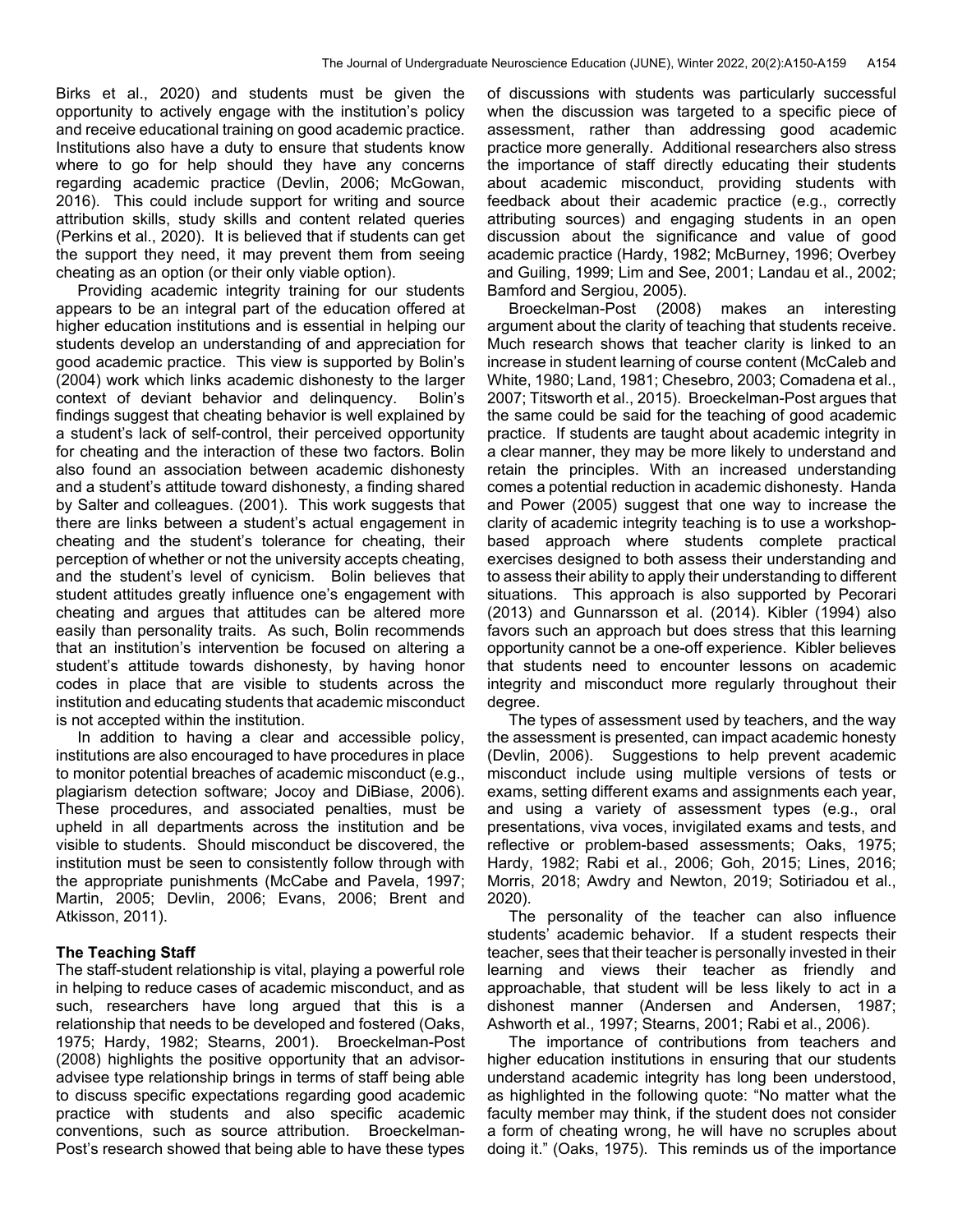An under-explored potential mechanism for reducing academic misconduct is to have teachers better inform students about the rationale behind assessments. Academic misconduct might be reduced if students 'buy in' to the reasons why specific assessments are utilized. For example, students might be less likely to engage in misconduct if they perceive the assessment to be fair, relevant, and sympathetic to other pressures on the student. More radically, academic misconduct might decline if students perceive that they have had some influence over the nature of the assessment. For example, students could be given a choice of alternative assessment types, or some influence over the setting of submission deadlines. Such influence could be exerted at a whole-class or individual level.

## **Educating Not Just Students, but also Staff**

As illustrated above, academic literature powerfully highlights the importance of students developing a thorough and accurate understanding of academic integrity and academic misconduct. There is no question that educating students about this fundamental component of academia is a must for higher education institutions. Another crucial consideration, however, relates to staff and their understanding of these concepts. Are staff familiar with the university policy on good academic practice? Do staff know how to deal with cases of misconduct if they come across them? Are staff likely to act at all in these situations? Is there consistency between colleagues across the different university schools and departments in terms of how cases are dealt with (this is especially important when students take a range of courses across different subject areas)? These are important questions that need to be addressed, because if consistency does not exist across the institution, we cannot expect students to understand academic integrity and uphold good academic practice.

 Literature to date shows that many staff are unfamiliar with their institution's policies on good academic practice and that they are unsure how to deal with a case of misconduct, should it arise (Simon et al, 2001; Pickard, 2006). There appears to be reluctance from staff to follow their institution's policy when they observe cheating (Jendrek, 1989; McCabe and Trevino, 1993), with some staff stating that they prefer to deal with misconduct cases informally, on a one-to-one basis (Nuss, 1984; Jendrek, 1989; Schneider, 1999; Simon et al., 2001; Harper et al., 2019). A number of staff even admit that they do not apply any form of punishment if they do catch students engaging in academic misconduct (Barrett and Cox, 2005; Busch and Bilgin, 2014; Harper et al., 2019). This has not gone unnoticed by students who often view staff as being more lenient, compared to their institution's formal policy, when it comes to punishments for academic misconduct cases (McCabe et al., 2002).

 Academic staff report a number of reasons for why they do not actively police misconduct cases. Sometimes staff feel that they do not have the necessary evidence for a conviction (Simon et al., 2001; Busch and Bilgin, 2014), that the process is cumbersome and too time consuming (McCabe, 1993; Schneider, 1999; Busch and Bilgin, 2014), or that the institution will not support their case (Schneider, 1999; Busch and Bilgin, 2014). Faculty have expressed a fear that students will no longer like them, and that students and staff may no longer view them as good teachers if they pursue a claim of academic misconduct against a student (Schneider, 1999; Simon et al., 2001). There are also faculty who are concerned that they may ultimately be sued if they go through the formal channels of reporting a student (Schneider, 1999). Additional explanations for why some staff are reluctant to get involved in cases of misconduct include being unfamiliar or uncomfortable with the formal processes (Simon et al., 2001), not being willing to give up control of the situation (Schneider, 1999), and simply feeling that it is not worth the aggravation or the anxiety (Schneider, 1999). Finally, some staff feel that actively controlling the academic integrity of students is not viewed as important by the institution (Li, 2015).

 When asked to rate the severity of different forms of misconduct, staff tend to rate the acts more seriously than their students do (Roberts and Toombs, 1993; Roig and Ballew, 1994; Franklyn-Stokes and Newstead, 1995; Duff, 1998; Brimble and Stevenson-Clarke, 2005; de Lambert et al., 2005), and when asked to estimate the prevalence of misconduct, staff tend to underestimate how frequently students are cheating compared to both students' estimates of prevalence (Duff, 1998; Brimble and Stevenson-Clarke, 2005) and students' actual self-reported rates of misconduct (Brimble and Stevenson-Clarke, 2005).

 Staff need to be educated about their institution's stance on academic misconduct so that they know and agree to:

- 1. what they expect of their students. This will help ensure that students get the same message and information from staff, not just within the same school or department, but also across the university.
- 2. what they expect of themselves. This includes having a shared understanding of how the different forms of misconduct are defined at their institution.
- 3. what their institutional policy is for dealing with cases of misconduct, thereby understanding the process that they must go through to report cases, and also understanding how the severity of a case is determined.

## **CONCLUSION**

The existence of academic misconduct has been well documented since the 1960s through numerous studies carried out across the higher education sector (e.g., see Parnther, 2020). In order to protect the academic integrity of qualifications and institutions, and the credibility of awards gained by students, it is crucial that findings from research into co-factors of academic misconduct are used to better manage and prevent misconduct. The main reasons why students cheat have been identified. The risk factors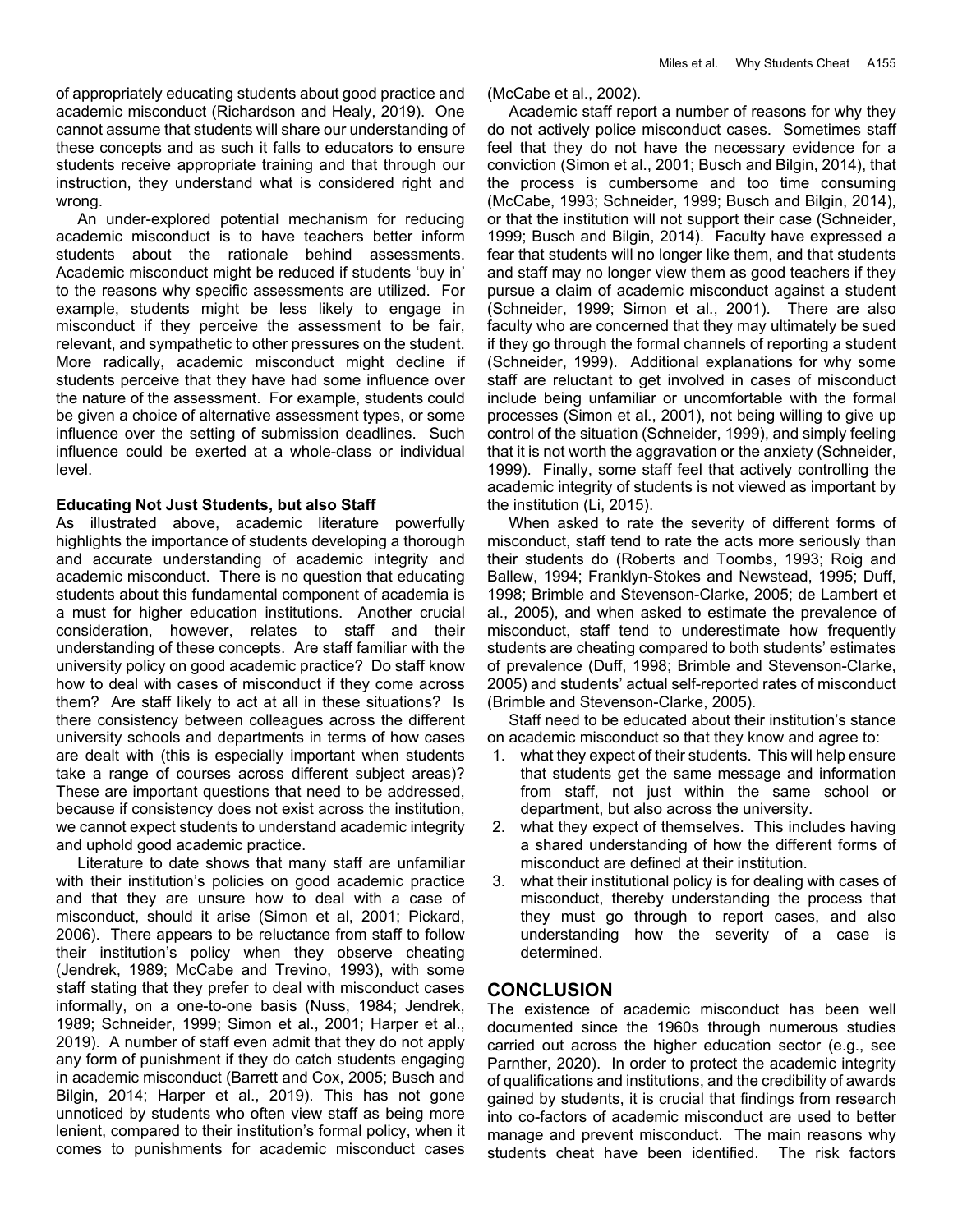involved, however, are complex and as the number of factors compounds, the likelihood of cheating increases. In addition to reactive strategies, such as applying punitive measures to discourage cheating, preventative strategies are equally valuable. Educating students appropriately about *good* academic practice and different forms of misconduct is particularly important and should be part of institutional responses to mitigating the risks from academic misconduct. Evidence suggests that this positively influences the academic choices made by students in relation to cheating and helps students to avoid risk factors. How students are informed is also important. Directly (and repeatedly) engaging students in activities relating to good academic practice and misconduct, so they truly have the opportunity to learn in an engaged and active manner, is the most effective approach. At a policy level, institutions need to manage misconduct transparently and consistently. Part of this process is checking staff understanding of academic misconduct and providing training for staff as necessary. Effective strategies need not be resource or time intensive. Furthermore, any additional time and resources invested in these strategies should be offset by a reduction in academic misconduct cases. These strategies will empower both students and staff, offer educational benefits in helping improve student understanding of good academic practices, and help protect the reputations of individual students, individual institutions and fields of study, and the whole higher education sector.

## **REFERENCES**

- Abdolmohammadi MJ, Baker CR (2007) The relationship between moral reasoning and plagiarism in accounting courses: a replication study. Issues in Accounting Education 22(1):45–55. doi:10.2308/iace.2007.22.1.45
- Andersen JF, Andersen PA (1987) Never smile until Christmas? Casting doubt on an old myth. Journal of Thought 22(4):57–61.
- Ashworth P, Bannister P, Thorne P (1997) Guilty in whose eyes? University students' perceptions of cheating and plagiarism in academic work and assessment. Studies in Higher Education 22(2):187–203. doi:10.1080/03075079712331381034
- Awdry R, Newton PM (2019) Staff views on commercial contract cheating in higher education: a survey study in Australia and the UK. Higher Education 78(4):593-610. doi: 10.1007/s10734-019- 00360-0
- Baird JS (1980) Current trends in college cheating. Psychology in the Schools 17(4):515–522.
- Bamford J, Sergiou K (2005) International students and plagiarism: An analysis of the reasons for plagiarism among international foundation students. Investigations in University Teaching and Learning 2(2):17–22.
- Barrett R, Cox AL (2005) 'At least they're learning something': the hazy line between collaboration and collusion. Assessment and Evaluation in Higher Education 30(2):107–122. doi:10.1080/0260293042000264226
- Bayaa Martin Saana SB, Ablordeppey E, Mensah NJ, Karikari TK (2016) Academic dishonesty in higher education: Students' perceptions and involvement in an African institution. BMC Research Notes 9(1):234. doi:10.1186/s13104-016-2044-0
- Belanger CH, Leonard VM, LeBrasseur R (2012) Moral reasoning, academic dishonesty, and business students. International Journal of Higher Education 1(1):72-89. doi: 10.5430/ijhe.v1n1p72

Bennett R (2005) Factors associated with student plagiarism in a

post-1992 university. Assessment and Evaluation in Higher Education 30(2):137–162. doi:10.1080/0260293042000264244

- Bertram Gallant T (2008) Academic integrity in the twenty-first century: A teaching and learning imparative. ASHE Higher Education Report 33(5):1–143. doi:10.1002/aehe.3305
- Birks M, Mills J, Allen S, Tee S (2020) Managing the mutations: academic misconduct Australia, New Zealand, and the UK. International Journal for Educational Integrity 16(1):1-15. doi: 10.1007/s40979-020-00055-5
- Bokosmaty S, Ehrich J, Eady MJ, Bell K (2019) Canadian university students' gendered attitudes toward plagiarism. Journal of Further and Higher Education 43(2):276-290.
- Bolin AU (2004) Self-control, perceived opportunity, and attitudes as predictors of academic dishonesty. The Journal of Psychology 138(2):101–114. doi:10.3200/JRLP.138.2.101-114
- Bowers WJ (1966) Student Dishonesty and its Control in Colleges. Columbia University.
- Brent E, Atkisson C (2011) Accounting for cheating: An evolving theory and emergent themes. Research in Higher Education 52(6):640–658. doi:10.1007/s11162-010-9212-1
- Bretag T, Harper R, Burton M, Ellis C, Newton P, van Haeringen K, Saddiqui S, Rozenberg P (2019) Contract cheating and assessment design: exploring the relationship. Assessment and Evaluation in Higher Education 44(5):676-691. doi: 10.1080/02602938.2018.1527892
- Bretag T, Harper R, Rundle K, Newton PM, Ellis C, Saddiqui S, van Haeringen K (2020) Contract cheating in Australian higher education: a comparison of non-university higher education providers and universities. Assessment and Evaluation in Higher Education 45(1):125-139, doi: 10.1080/02602938.2019.1614146
- Brimble M, Stevenson-Clarke P (2005) Perceptions of the prevalence and seriousness of academic dishonesty in Australian universities. The Australian Educational Researcher 32(3):19–44. doi:10.1007/BF03216825
- Broeckelman-Post MA (2008) Faculty and student classroom influences on academic dishonesty. IEEE Transactions on Education 51(2):206–211.
- Brown DL (2002) Cheating must be okay everybody does it! Nurse Educator 27(1):6–8.
- Brown VJ, Howell ME (2001) The efficacy of policy statements on plagiarism: Do they change students' views? Research in Higher Education 42(1):103–117. doi:10.1023/A:1018720728840
- Burgason KA, Sefiha O, Briggs L (2019) Cheating is in the eye of the beholder: an evolving understanding of academic misconduct. Innovative Higher Education 44(3):203-218. doi:10.1007/s10755-019-9457-3
- Busch P, Bilgin A (2014) Student and staff understanding and reaction: Academic integrity in an Australian university. Journal of Academic Ethics 12(3):227–243. doi:10.1007/s10805-014- 9214-2
- Calabrese RL, Cochran JT (1990) The relationship of alienation to cheating among a sample of American adolescents. Journal of Research and Development in Education 23(2):65–72.
- Chapman KJ, Davis R, Toy D, Wright L (2004) Academic integrity in the business school environment: I'll get by with a little help from my friends. Journal of Marketing Education 26(3):236–249. doi:10.1177/0273475304268779
- Chen Y, Chou C (2017) Are we on the same page? College students' and faculty's perception of student plagiarism in Taiwan. Ethics and Behavior 27(1):53–73. doi:10.1080/10508422.2015.1123630
- Chesebro JL (2003) Effects of teacher clarity and nonverbal immediacy on student learning, receiver apprehension, and affect. Communication Education 52(2):135–147. doi:10.1080/03634520302471
- Chesney T (2009) Academic integrity in the twenty-first century: A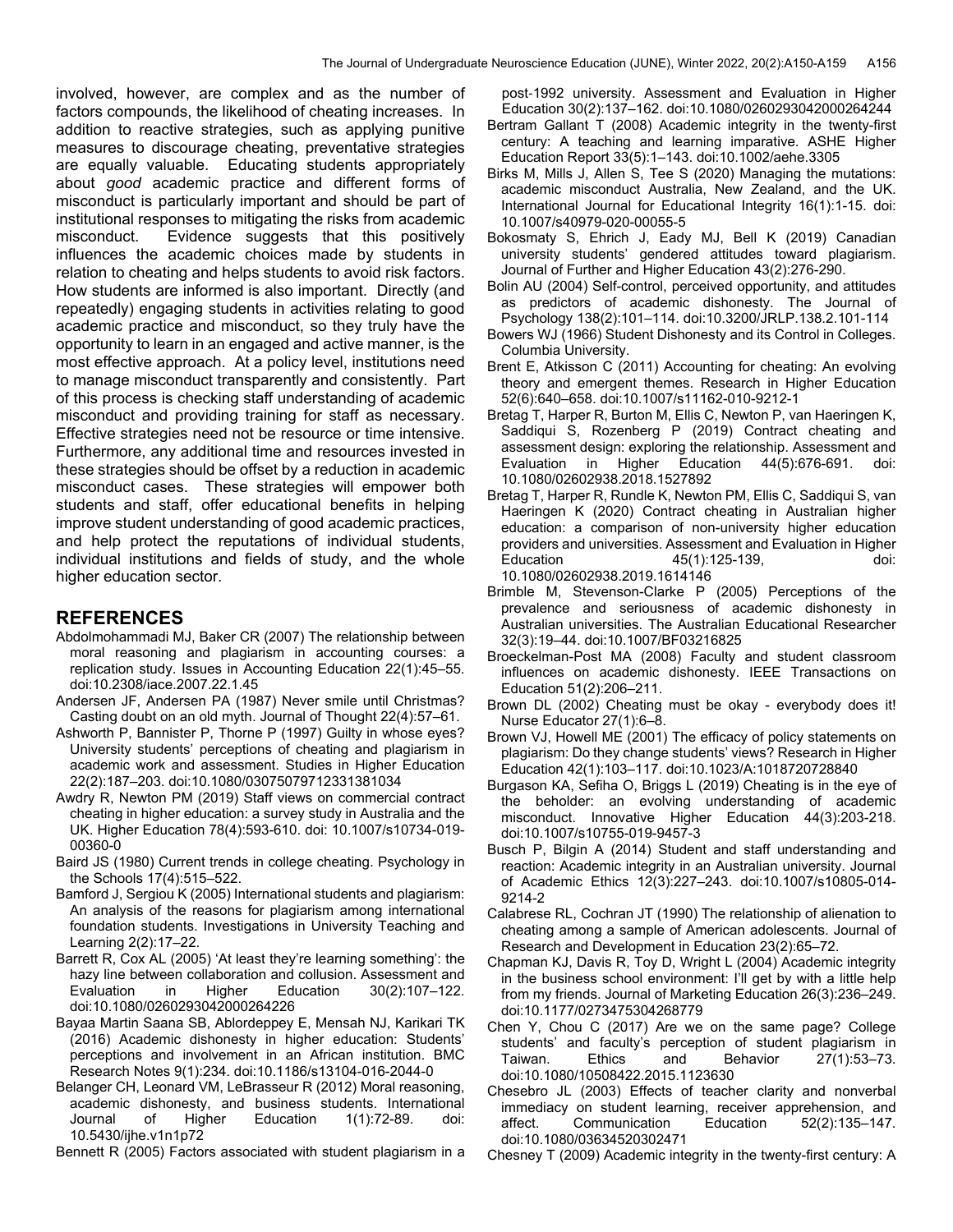teaching and learning imperative (review). The Review of Higher Education 32(4):544–545. doi:10.1002/aehe.3305

- Chudzicka-Czupała A, Lupina-Wegener A, Borter S, Hapon N (2013) Students ' attitude toward cheating in Switzerland, Ukraine and Poland. The New Educational Review 32(2):66–76.
- Clarke R, Lancaster T (2007) Establishing a systematic six-stage process for detecting contract cheating. In: Pervasive computing and applications, ICPA, 2nd International Conference, pp 342– 347. Piscataway, New Jersey: Institue of Electrical and Electronics Engineers.
- Cole S, Kiss E (2000) What can we do about student cheating. About Campus 5(2):5-12.
- Comadena ME, Hunt SK, Simonds CJ (2007) The effects of teacher clarity, nonverbal immediacy, and caring on student motivation, affective and cognitive learning. Communication Research Reports 24(3):241–248. doi:10.1080/08824090701446617
- Davis SF, Grover CA, Becker AH, McGregor LN (1992) Academic dishonesty: Prevalence, determinants, techniques, and punishments. Teaching of Psychology 19(1):16–20.
- de Lambert K, Ellen N, Taylor L (2005) Academic dishonesty among students in tertiary institutions: A literature review. Waikato Journal of Education 11(2):83–99.
- de Lambert K, Ellen N, Taylor L (2006) Chalkface challenges: A study of academic dishonesty amongst students in New Zealand tertiary institutions. Assessment and Evaluation in Higher Education 31(5):485–503.
- Denisova-Schmidt E, Prytula Y, Rumyantseva NL (2019) Beg, borrow, or steal: determinants of student academic misconduct in Ukrainian higher education. Policy Reviews in Higher Education 3(1):4-27. doi: 10.1080/23322969.2018.1518726
- Devlin M (2006) Policy, preparation, and prevention: Proactive minimization of student plagiarism. Journal of Higher Education Policy and Management 28(1):45–58. doi:10.1080/13600800500283791
- Duff A (1998) Staff and student perceptions of academic misconduct: A survey of Scottish academic staff and students. Accounting Forum 21(34):283-305.
- Edmondson ML (2013) Exploring the relationship between academic dishonesty and moral development in Law school students. The University of Mississippi.
- Elander J, Pittam G, Lusher J, Fox P, Payne N (2010) Evaluation of an intervention to help students avoid unintentional plagiarism by improving their authorial identity. Assessment and Evaluation in Higher Education 35(2):157–171. doi:10.1080/02602930802687745
- Evans R (2006) Evaluating an electronic plagiarism detection service. Active Learning in Higher Education 7(1):87–99. doi:10.1177/1469787406061150
- Ferrari JR, Beck BL (1998) Affective responses before and after fraudulent excuses by academic procrastinators. Education 118(4):529–537.
- Franklyn-Stokes A, Newstead SE (1995) Undergraduate cheating: Who does what and why? Studies in Higher Education 20(2):159–172. doi:10.1080/03075079512331381673
- Goh E (2015) Exploring underlying motivations behind extreme cases of plagiarism in tourism and hospitality education. Journal of Hospitality and Tourism Education 27(2):80-84. doi: 10.1080/10963758.2015.1033101
- Graham MA, Monday J, O'Brien K, Steffen S (1994) Cheating at small colleges: An examination of student and faculty attitudes and behaviors. Journal of College Student Development 35(4):255–260.
- Guffey DM, McCartney MW (2008) The perceived importance of an ethical issue as a determinant of ethical decision-making for accounting students in an academic setting. Accounting Education 17(3):327–348. doi:10.1080/09639280701272666
- Gunnarsson J, Kulesza WJ, Pettersson A (2014) Teaching international students how to avoid plagiarism: Librarians and faculty in collaboration. The Journal of Academic Librarianship 40(3):413–417.
- Guo X (2011) Understanding student plagiarism: An empirical study in accounting education. Accounting Education 20(1):17– 37. doi:10.1080/09639284.2010.534577
- Handa N, Power C (2005) Land and discover! A case study investigating the cultural context of plagiarism. Journal of University Teaching and Learning Practice 2(3):64–84.
- Hardy RJ (1982) Preventing academic dishonesty: Some important tips for political science professors. Teaching Political Science 9(2):68–77.
- Harper R, Bretag T, Ellis C, Newton P, Rozenberg P, Saddiqui S, van Haeringen K (2019) Contract cheating: a survey of Australian university staff. Studies in Higher Education 44(11):1857-1873. doi: 10.1080/03075079.2018.1462789
- Harper R, Bretag T, Rundle K (2020) Detecting contract cheating: examining the role of assessment type. Higher Education Research and Development 40(2):263-278. doi: 10.1080/07294360.2020.1724899
- Hayes N, Introna LD (2005) Cultural values, plagiarism, and fairness: When plagiarism gets in the way of learning. Ethics and Behavior 15(3):213–231. doi:10.1207/s15327019eb1503
- Hensley LC, Kirkpatrick KM, Burgoon JM (2013) Relation of gender, course enrollment, and grades to distinct forms of academic dishonesty. Teaching in Higher Education 18(8):895– 907. doi:10.1080/13562517.2013.827641
- Ison D (2019) Academic misconduct and the internet. In: Scholarly Ethics and Publishing: Breakthroughs in Research and Practice pp 22-51. Hershey, PA: IGI Global.
- Ison DC (2018) An empirical analysis of differences in plagiarism among world cultures. Journal of Higher Education Policy and Management 40(4):291-304. doi: 10.1080/1360080X.2018.1479949
- James MX, Miller GJ, Wyckoff TW (2019) Comprehending the cultural causes of English writing plagiarism in Chinese students at a Western-style university. Journal of Business Ethics 154(3):631-642. doi: 10.1007/s10551-017-3441-6
- Jeergal PA, Surekha R, Sharma P, Anila K, Jeergal VA, Rani T (2015) Prevalence, perception and attitude of dental students towards academic dishonesty and ways to overcome cheating behaviors. Journal of Advanced Clinical and Research Insights 2(1):2–6. doi:10.15713/ins.jcri.32
- Jendrek MP (1989) Faculty reactions to academic dishonesty. Journal of College Student Development 30(5):401–406.
- Jereb E, Urh M, Jerebic J, Šprajc P (2018) Gender differences and the awareness of plagiarism in higher education. Social Psychology of Education 21(2):409-426. doi: 10.1007/s11218- 017-9421-y
- Jocoy C, DiBiase D (2006) Plagiarism by adult learners online: A case study in detection and remediation. International Review of Research in Open and Distance Learning 7(1):1–15.
- Kibler WL (1992) Cheating. The Chronicle of Higher Education 39(12):B1.
- Kibler WL (1994) Addressing academic dishonesty: What are institutions of higher education doing and not doing? NASPA Journal 13(2):92–101.
- Land ML (1981) Combined effect of two teacher clarity variables on student achievement. The Journal of Experimental Education 50(1):14–17.
- Landau JD, Druen PB, Arcuri JA (2002) Methods for helping students avoid plagiarism. Teaching of Psychology 29(2):112– 115.
- Li Y (2015) Academic staff's perspectives upon student plagiarism: A case study at a university in Hong Kong. Asia Pacific Journal of Education 35(1):14–26. doi: 10.1080/02188791.2013.835710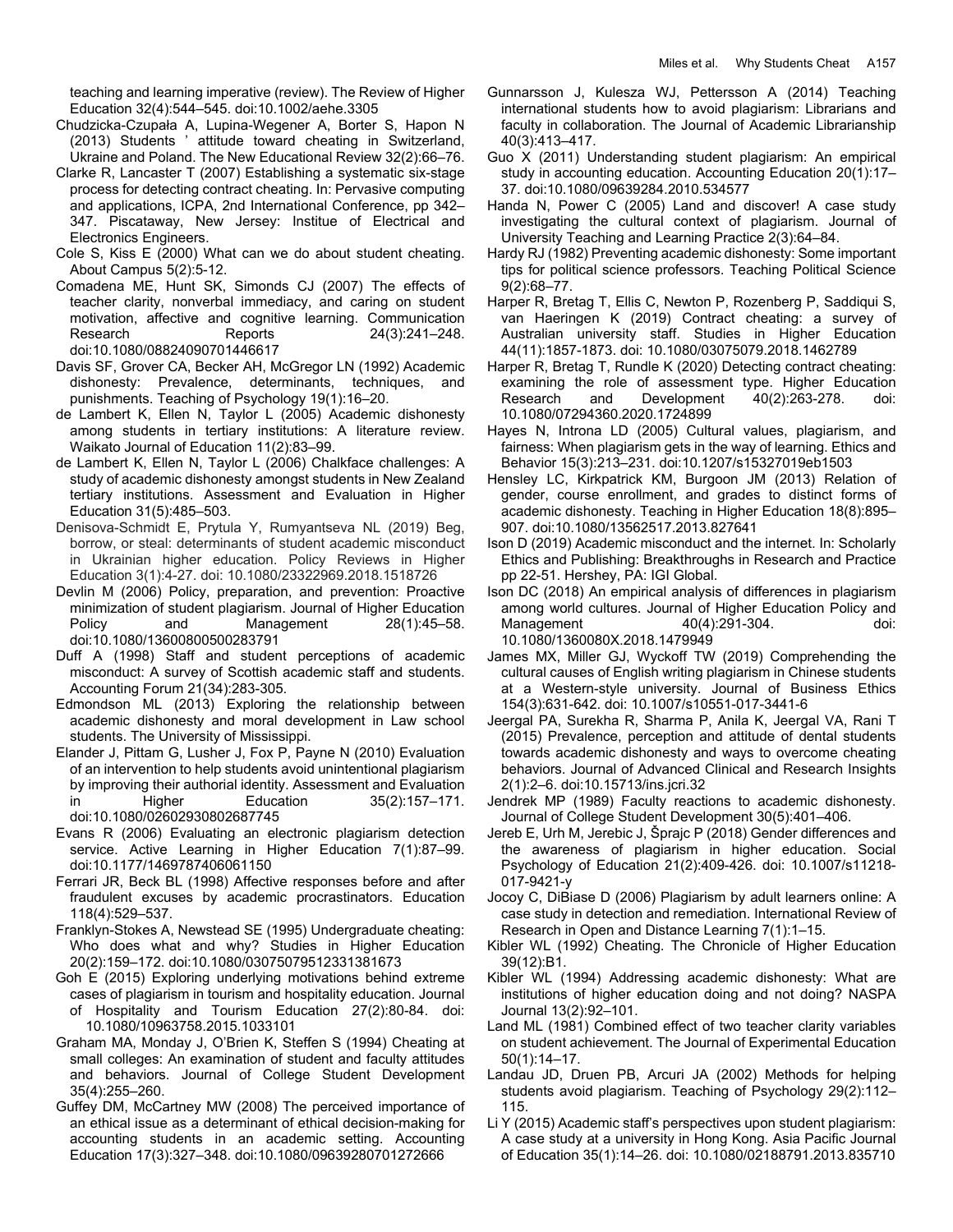- Lim VKG, See SKB (2001) Attitudes toward, and intentions to report, academic cheating among students in Singapore. Ethics and Behavior 11(3):261–274. doi:10.1207/S15327019EB1103
- Lines L (2016) Ghostwriters guaranteeing grades? The quality of online ghostwriting services available to tertiary students in Australia. Teaching in Higher Education 21(8):889-914. doi: 10.1080/13562517.2016.1198759
- Luck JA, Chugh R, Turnbull D, Rytas Pember E (2021) Glitches and hitches: sessional academic staff viewpoints on academic integrity and academic misconduct. Higher Education Research and Development 1-16. doi: 10.1080/07294360.2021.1890697
- Macdonald R, Carroll J (2006) Plagarism a complex issue requiring a holistic institutional approach. Assessment and Evaluation in Higher Education 31(2):233–245. doi:10.1080/02602930500262536
- Mahmud S, Bretag T, Foltýnek T (2019) Students' perceptions of plagiarism policy in higher education: a comparison of the United Kingdom, Czechia, Poland and Romania. Journal of Academic Ethics 17(3):271-289. doi: 10.1007/s10805-018-9319-0
- Makarova M (2017) Factors of academic misconduct: Polish and Russian students' attitudes. Great Plains Sociologist 26:58-73.
- Makarova M (2019) Factors of academic misconduct in a crosscultural perspective and the role of integrity systems. Journal of Academic Ethics 17(1):51-71. doi:10.1007/s10805-019-9323-z
- Marcoux HE (2002) Kansas State University faculty perspective, opinions, and practices concerning undergraduate student academic dishonesty and moral development. Doctoral dissertation, Kansas State University. Education Resources Information Center Document 465330. Washington, DC: Institute of Education Sciences and U.S. Department of Education. Available at https://eric.ed.gov/?id=ED465330.
- Martin B (1992) Plagiarism by university students: The problem and some proposals. Wollongong: University of Wollongong.
- Martin DF (2005) Plagiarism and technology: A tool for coping with plagiarism. Journal of Education for Business 80(3):149–152. doi:10.3200/JOEB.80.3.149-152
- McBurney D (1996) Cheating: Preventing and dealing with academic dishonesty. APS Observer 9:32–35.
- McCabe D, Pavela G (2000) Some good news about academic integrity. Change: The Magazine of Higher Learning 32(5):32– 38. doi:10.1080/00091380009605738
- McCabe DL (1993) Faculty responses to academic dishonesty : The influence of student honor codes. Research in Higher Education 34(5):647–658.
- McCabe DL (2005) Cheating among college and university students : A North American perspective. International Journal for Educational Integrity 1(1):10–11.
- McCabe DL (2009) Academic dishonesty in nursing schools: An empirical investigation. The Journal of Nursing Education 48(11):614–623.
- McCabe DL, Butterfield KD, Trevino LK (2006) Academic dishonesty in graduate business programs: Prevalence, causes, and proposed action. Academy of Management Learning and Education 5(3):294–305. doi:10.5465/AMLE.2006.22697018
- McCabe DL, Pavela G (1997) The principled pursuit of academic integrity. AAHE Bulletin December:11–12.
- McCab, DL, Trevino LK (1993) Academic dishonesty: Honor codes and other contextual influences. The Journal of Higher Education 64:522–538.
- McCabe DL, Trevino LK, Butterfield KD (2002) Honor codes and other contextual influences on academic integrity: A replication and extension to modified honor code settings. Research in Higher Education 43(3):357–378.
- McCaleb JL, White JA (1980) Critical dimensions in evaluating teacher clarity. The Jounral of Classroom Interaction 15(2):27– 30.

McGowan S (2016) Breaches of academic integrity using collusion.

In: Handbook of Academic Integrity (Bretag T, ed.) pp 221–248. Singapore: Springer Reference.

- Morris EJ (2018) Academic integrity matters: five considerations for addressing contract cheating. International Journal for Educational Integrity 14(1):1-12. doi: 10.1007/s40979-018-0038- 5
- Moss SA, White B, Lee J (2018) A systematic review into the psychological causes and correlates of plagiarism. Ethics and Behavior 28(4):261-283. doi: 10.1080/10508422.2017.1341837
- Newstead SE, Franklyn-Stokes A, Armstead P (1996) Individual differences in student cheating. Journal of Educational Psychology 88(2):229–241.
- Nowell C, Laufer D (1997) Undergraduate student cheating in the fields of business and economics. The Journal of Economic Education 28(1):3–12. doi:10.1080/00220489709595901
- Nuss EM (1984) Academic integrity: Comparing faculty and student attitudes. Improving College and University Teaching 32(3):140–144.
- Nyamasvisva ET, Arabi AAM, Buhari A, Hasan FA, Ramasamy J (2020) Prevalence of Premeditated Academic Dishonesty at University Level. A Case Study. Journal of Critical Reviews 7(15):4494-4501. doi: 10.31838/jcr.07.15.598
- Oaks HR (1975) Cheating attitudes and practices at two state colleges. Improving College and University Teaching 23(4):232– 235.
- O'Leary C, Pangemanan G (2007) The effect of groupwork on ethical decision-making of accountancy students. Journal of Business Ethics 75(3):215–228.
- Overbey GAU, Guiling SF (1999) Student perceptions of plagiarism and the evaluation of assignments. Journal on Excellence and College Teaching 10(3):3–22.
- Pan M, Templemeyer TC, Stiles BL, Vieth K (2019) Everybody's Doing It: Perceptions Of Academic Dishonesty On Campus. In: Prevention and Detection of Academic Misconduct in Higher Education (Velliaris DM, ed) pp 117-136. Hershey, PA: IGI Global.
- Parnther C (2020) Academic misconduct in higher education: a comprehensive review. Journal of Higher Education Policy and Leadership Studies 1(1):25-45. doi:10.29252/johepal.1.1.25
- Passow HJ, Mayhew MJ, Finelli CJ, Harding TS, Carpenter DD (2006) Factors influencing engineering students' decisions to cheat by type of assessment. Research in Higher Education 47(6): 643–684. doi:10.1007/s11162-006-9010-y
- Pecorari D (2013) Teaching to avoid plagiarism: How to promote good source use. UK: McGraw-Hill Education.
- Perkins M, Gezgin UB, Roe J (2020) Reducing plagiarism through academic misconduct education. International Journal for Educational Integrity 16(1):1-15. doi: 10.1007/s40979-020- 00052-8
- Perry B (2010) Exploring academic misconduct : Some insights into student behaviour. Active Learning in Higher Education 11(2):97–108. doi:10.1177/1469787410365657
- Pickard J (2006) Staff and student attitudes to plagiarism at University College Northampton. Assessment and Evaluation in Higher Education 31(2):215–232. doi:10.1080/02602930500262528
- Pupovac V, Popović S, Blažina V (2019) What prevents students from reporting academic misconduct? A survey of Croatian students. Journal of Academic Ethics 17(4):389-400. doi:10.1007/s10805-019-09341-5
- Rabi SM, Patton LR, Fjortoft N, Zgarrick DP (2006) Characteristics, prevalence, attitudes, and perceptions of academic dishonesty among pharmacy students. American Journal of Pharmaceutical Education 70(4):A1–A8. doi:10.5688/aj700473
- Resurreccion PF (2012) The Impact of Faculty, Peers and Integrity Culture in the Academe on Academic Misconduct among Filipino Students: An Empirical Study Based on Social Cognitive Theory.